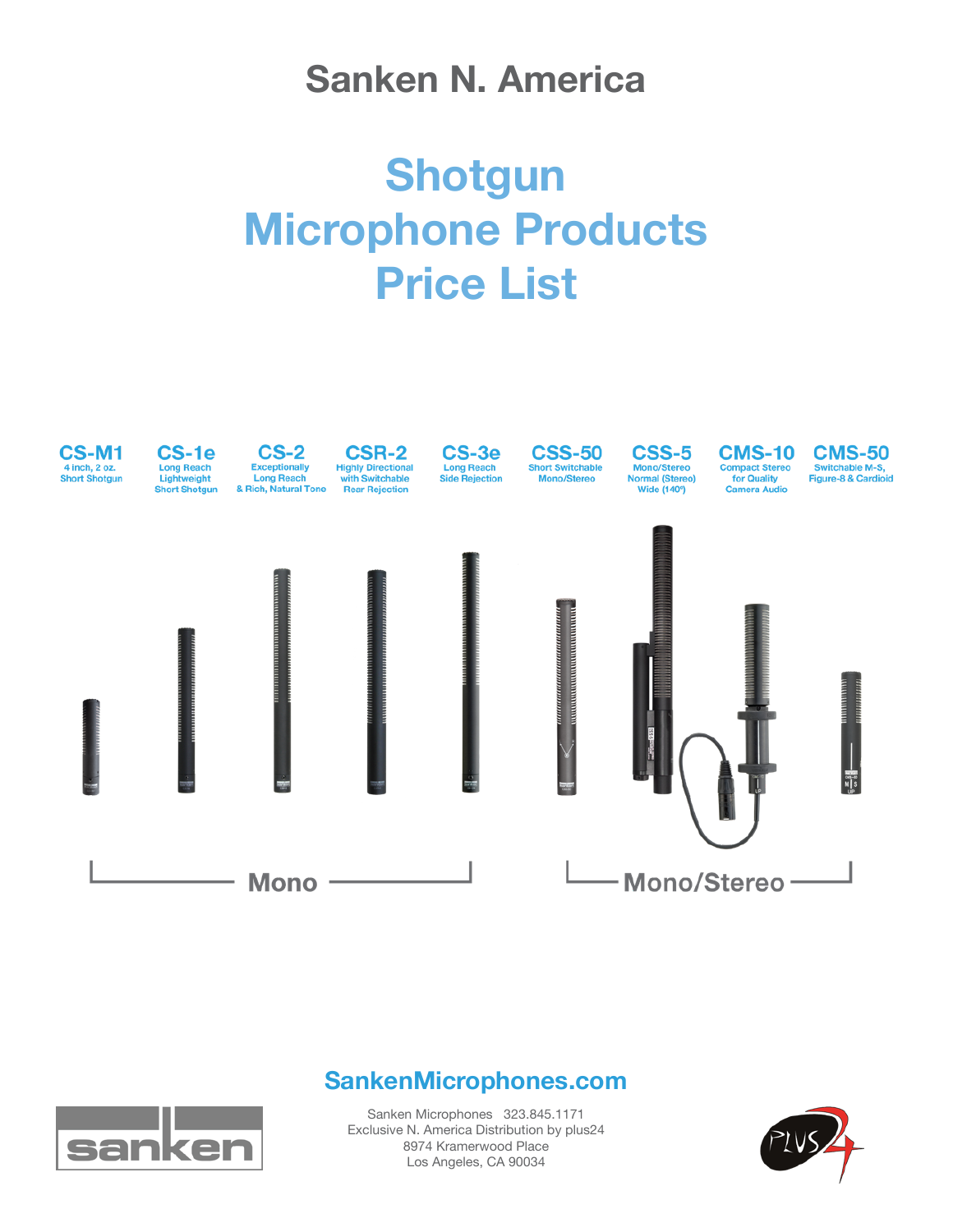



Mar-22

| Web: SankenMicrophones.com |
|----------------------------|
|                            |

| <b>MODEL</b>             | <b>DESCRIPTION</b>                                                                                                                                                                                                                                                                                                                                                                                                                                                                                                                                                                                                                                                                                  |    | <b>LIST/MAP</b> |
|--------------------------|-----------------------------------------------------------------------------------------------------------------------------------------------------------------------------------------------------------------------------------------------------------------------------------------------------------------------------------------------------------------------------------------------------------------------------------------------------------------------------------------------------------------------------------------------------------------------------------------------------------------------------------------------------------------------------------------------------|----|-----------------|
|                          | <b>CS-M1 Short Shotgun Microphone</b><br>Small and unobtrusive, 4" long (101.6 mm), ultra-compact 2 oz (56.7g) housing, yet with good "reach"<br>and the highest quality sound, the Sanken CS-M1 lends itself to live events of all sorts. Uses standard<br>19mm accessories. 48 volt phantom power required. Matte Black.<br>• Only 4" in length • Ideal for camcorder mounting • Lightweight 2 oz (56.7g)<br>$\cdot$ Sharp directivity $\cdot$ Unique capsule design $\cdot$ Increased immunity to RF interference<br>$\cdot$ Improved sensitivity and lower noise $\cdot$ Wide 50Hz-20,000Hz response $\cdot$ Quick power-up<br>$\cdot$ Accepts high sound pressure levels $\cdot$ Rugged design |    |                 |
| CS-M1                    | <b>Short Shotgun Microphone</b>                                                                                                                                                                                                                                                                                                                                                                                                                                                                                                                                                                                                                                                                     | S  | 895.00          |
| WSM-1                    | Above model includes these accessories:<br>Foam Windscreen                                                                                                                                                                                                                                                                                                                                                                                                                                                                                                                                                                                                                                          |    |                 |
| <b>CS-M1 ACCESSORIES</b> |                                                                                                                                                                                                                                                                                                                                                                                                                                                                                                                                                                                                                                                                                                     |    |                 |
| $WSM-1$                  | Foam windscreen, Black                                                                                                                                                                                                                                                                                                                                                                                                                                                                                                                                                                                                                                                                              | \$ | 36.00           |
| KS-M1                    | Microphone shock-mount                                                                                                                                                                                                                                                                                                                                                                                                                                                                                                                                                                                                                                                                              | \$ | 92.00           |
| ΚG                       | Universal handgrip for shock-mounts. Attaches to pole                                                                                                                                                                                                                                                                                                                                                                                                                                                                                                                                                                                                                                               | \$ | 65.00           |
| <b>KGW</b>               | Wired handgrip. As above but wired with cloth                                                                                                                                                                                                                                                                                                                                                                                                                                                                                                                                                                                                                                                       | \$ | 100.00          |
|                          |                                                                                                                                                                                                                                                                                                                                                                                                                                                                                                                                                                                                                                                                                                     |    |                 |

#### **CS-1e Long Reach Short Shotgun Microphone**

Innovative technology in a short 7" long (181.5 mm), ultra-compact 2.9 oz (82g) housing, this model features a uniquely long reach, extended low frequency response, and low noise. Specifically designed for event DV as well as the film and television industries, it is ideal for mounting on video and film cameras. It is easy to maneuver on boom poles and is also effective as a handheld shotgun mic. Sharp directivity delivers highly targeted sound while eliminating background noise through offaxis rejection. Uses standard 19mm accessories. 48 volt phantom power required. Matte Black.

| • Long Reach, only 7" in length • Ideal for camcorder mounting • Lightweight 2.9 oz (80g) |  |
|-------------------------------------------------------------------------------------------|--|
|                                                                                           |  |
|                                                                                           |  |

- Sharp directivity Unique capsule design Increased immunity to airborne electrical interference
- Improved sensitivity and lower noise. Wide 50Hz-20,000Hz response Quick power-up
- Accepts high sound pressure levels Rugged design •Natural sound

| $CS-1e$                    | <b>Short Shotgun Microphone</b>                                                                               | \$<br>850.00 |
|----------------------------|---------------------------------------------------------------------------------------------------------------|--------------|
|                            | Above model includes these accessories:                                                                       |              |
|                            | WM-1e Foam Windscreen • ROCS Rubber O-Ring Set (2pcs) • CS-1e Vinyl Case                                      |              |
| <b>CS-1e ACCESSORIES:</b>  |                                                                                                               |              |
| WM-1e                      | Foam windscreen, Black                                                                                        | \$<br>40.00  |
| $KS-1$                     | Microphone shock-mount. CS-1e is held firmly in two specially formulated polymer<br>mounts                    | \$<br>135.00 |
| КG                         | Universal handgrip for shock-mounts. Attaches to pole or stand                                                | \$<br>65.00  |
| <b>KGW</b>                 | Wired handgrip. As above but wired with cloth covered cable for maximum noise<br>isolation                    | \$<br>100.00 |
| WSJ-1e                     | Slotted plastic cage softie windjammer                                                                        | \$<br>190.00 |
| <b>ROCS</b>                | Rubber O-Rings that expand the CS-1e's diameter to fit the larger shock mounts of<br>certain cameras [10 pcs] | \$<br>20.00  |
| <b>CS-1e Vinyl</b><br>Case | Vinyl case for CS-1e                                                                                          | \$<br>45.00  |

plus24 • Plus24.net • +1 323 845-1171 • sales@plus24.net • SankenMicrophones.com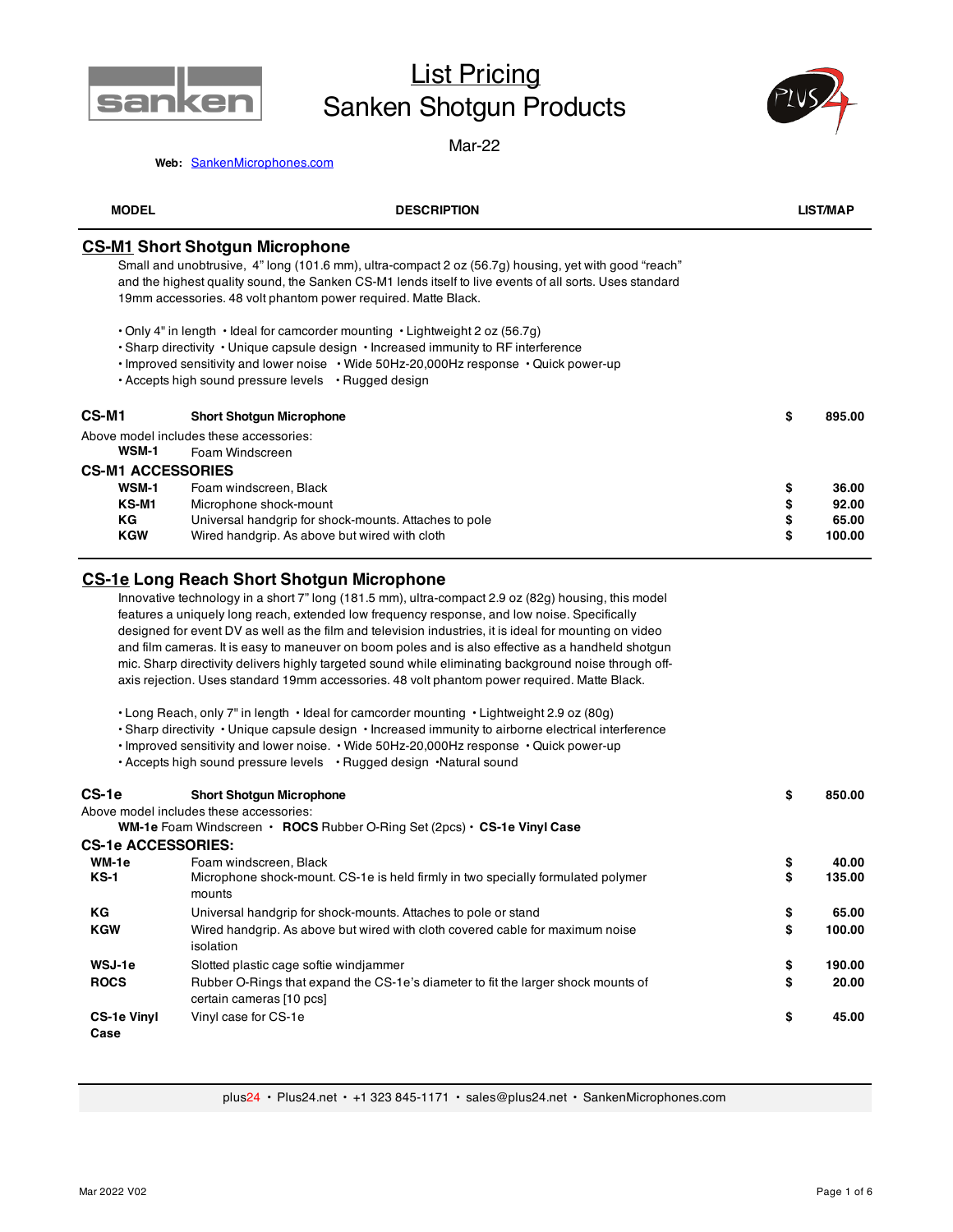



Mar-22

#### **MODEL DESCRIPTION LIST/MAP**

#### **CS-2 Long Reach Shotgun Microphone**

Innovative technology in a standard 10" (250 mm) length, compact 3.9 oz (110g) housing, this model features an unusually long reach by using a unique audio tube length and proprietary capsule design. As a result, a rich, natural tone quality is reproduced. It is easy to maneuver on boom poles and can be camera mounted. Sharp directivity delivers highly targeted sound while eliminating background noise through off-axis rejection. Uses standard 19mm accessories. 48 volt phantom power required. Matte Black. High Boost Switch compensates for windscreen attenuation

• Super long reach, only 10" in length • Suppresses background sensitivity using Sanken's exclusive rear cancellation technology • Proprietary rectangular capsule design for compact, super-sharp directivity • Flat frequency response 70Hz to 20kHz • Easy to handle and operate using 48V phantom power • Quick power-up • Standard XLR3 connector

| $CS-2$ | <b>Long Reach Shotgun Microphone</b> | \$1,150.00 |
|--------|--------------------------------------|------------|
|        |                                      |            |

**o** Above model includes these accessories: **W WM-R2** Foam Windscreen •. **CS-2 Vinyl Case**

#### **CS-2 ACCESSORIES:**

| <b>WM-23</b>  | Foam windscreen, Black                                                                                       | S  | 50.00  |
|---------------|--------------------------------------------------------------------------------------------------------------|----|--------|
| $KS-3$        | Microphone shock-mount. CS-2 is held firmly in two specially formulated polymer mounts                       | \$ | 135.00 |
| ΚG            | Universal handgrip for shock-mounts. Attaches to pole                                                        | S  | 65.00  |
| <b>KGW</b>    | Wired handgrip. As above but wired with cloth covered cable for maximum noise<br>isolation                   | S  | 100.00 |
| <b>GS-23</b>  | Suspension handgrip                                                                                          | \$ | 275.00 |
| <b>WSJ-23</b> | Softie windjammer                                                                                            | S  | 240.00 |
| $WS-4$        | Slotted plastic cage windscreen                                                                              | \$ | 450.00 |
| $WJ-4$        | Windjammer for WS-4                                                                                          | S  | 350.00 |
| <b>ROCS</b>   | Rubber O-Rings that expand the CS-2's diameter to fit the larger shock mounts of certain<br>cameras [10 pcs] | S  | 20.00  |
|               | CS-2 Vinyl Case Vinyl Case for CS-2                                                                          | S  | 45.00  |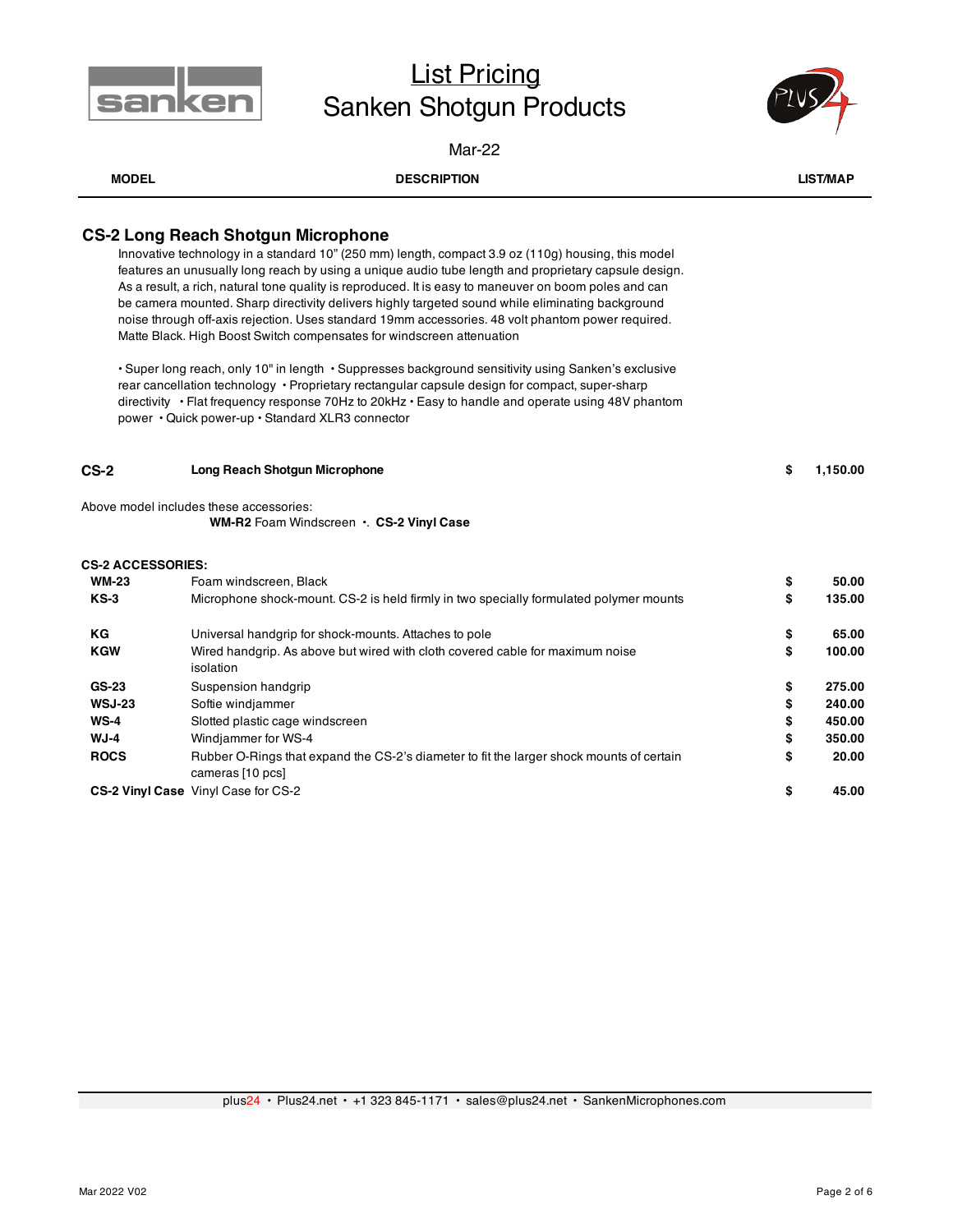



#### Mar-22

#### **MODEL Example 2** DESCRIPTION **Reserves A DESCRIPTION**

#### **CSR-2 Long Reach Shotgun Microphone**

Long-reach, highly directional shotgun microphone with switchable rear rejection in a standard 10" (170 mm) length, 0.66" (22 mm) diameter, compact 6 oz (170 g) housing. Rich, natural tone with wide frequency response. The Sanken CSR-2 combines the long acoustic tube and proprietary rectangular capsule design of the CS-2 for super-sharp directivity with the unique switchable rejection of the mid and low frequency range on the side and rear as known from the industry standard CS-3e. In the "rear rejection off" position, the microphone provides a wider image and a warmer room tone.

• Super long reach, only 10" in length • Suppresses background sensitivity using Sanken's exclusive rear cancellation technology • Proprietary rectangular capsule design for compact, super-sharp directivity • Flat frequency response 70Hz to 20kHz • Easy to handle and operate using 48V phantom power • Quick power-up • Standard XLR3 connector

| CSR-2                     | Long Reach Shotgun Microphone                     | S | 1.450.00 |
|---------------------------|---------------------------------------------------|---|----------|
|                           | Above model includes these accessories:           |   |          |
|                           | WM-R2 Foam Windscreen . CSR-2 Vinyl Case          |   |          |
| <b>CSR-2 ACCESSORIES:</b> |                                                   |   |          |
| <b>KS-50</b>              | Microphone Shock-Mount for CSR-2, The mic is held | S | 79.00    |
| WM-R2                     | Foam Windscreen, Black                            | e | 50.00    |
| <b>WS-4</b>               | Slotted plastic cage windscreen                   | S | 450.00   |
| <b>WSJ-23</b>             | Softie windjammer                                 | S | 240.00   |
| <b>GS-23</b>              | <b>Suspension Handgrip</b>                        | S | 275.00   |
| <b>CSR-2 Vinyl</b>        | Vinyl Case for CSR-2                              |   | 45.00    |

#### **CS-3e High Rejection Shotgun Microphone**

Innovative technology in a standard 10.6" (270 mm) lenght, 4.25oz (120g) housing, this model features excellent side and rear rejection to help capture only the targeted dialogue with little ambient sound. Three directional capsules are arranged in a front- back array to combine line microphone performance and second-order pressure gradient response in a single system. This unique design makes the CS-3e an excellent choice for use in noisy and reverberant environments. Sharp directivity delivers highly targeted sound while eliminating background noise through off-axis rejection. Uses standard 19mm accessories. 48 volt phantom power required. Matte Black. Low Cut Switch compensates for wind or other vibration.

• Super long reach, only 10" in length • Suppresses background sensitivity using Sanken's exclusive rear cancellation technology Proprietary rectangular capsule design for compact, super-sharp directivity • Flat frequency response 70Hz to 20kHz. • Easy to handle and operate using 48V phantom power • Quick power-up • Standard XLR3 connector

#### **CS-3e High Rejection Shotgun Microphone \$ 1,450.00**

Above model includes these accessories: **CS-3e Vinyl Case**

#### **CS-3e ACCESSORIES:**

**Case**

| oo-oc Aoocooonico. |                                                                                                               |   |        |
|--------------------|---------------------------------------------------------------------------------------------------------------|---|--------|
| CS-3FW             | Foam windscreen, Black                                                                                        | æ | 40.00  |
| $KS-3$             | Microphone shock-mount. CS-3e is held firmly in two specially formulated polymer<br>mounts                    | e | 135.00 |
| КG                 | Universal handgrip for shock-mounts. Attaches to pole or stand                                                |   | 65.00  |
| <b>KGW</b>         | Wired handgrip. As above but wired with cloth covered cable for maximum noise<br>isolation                    |   | 100.00 |
| <b>ROCS</b>        | Rubber O-Rings that expand the CS-3e's diameter to fit the larger shock mounts of<br>certain cameras [10 pcs] |   | 20.00  |
| CS-3e Vinyl        | Vinyl Case for CS-3e                                                                                          |   | 45.00  |
|                    | plus24 · Plus24.net · +1 323 845-1171 · sales@plus24.net · SankenMicrophones.com                              |   |        |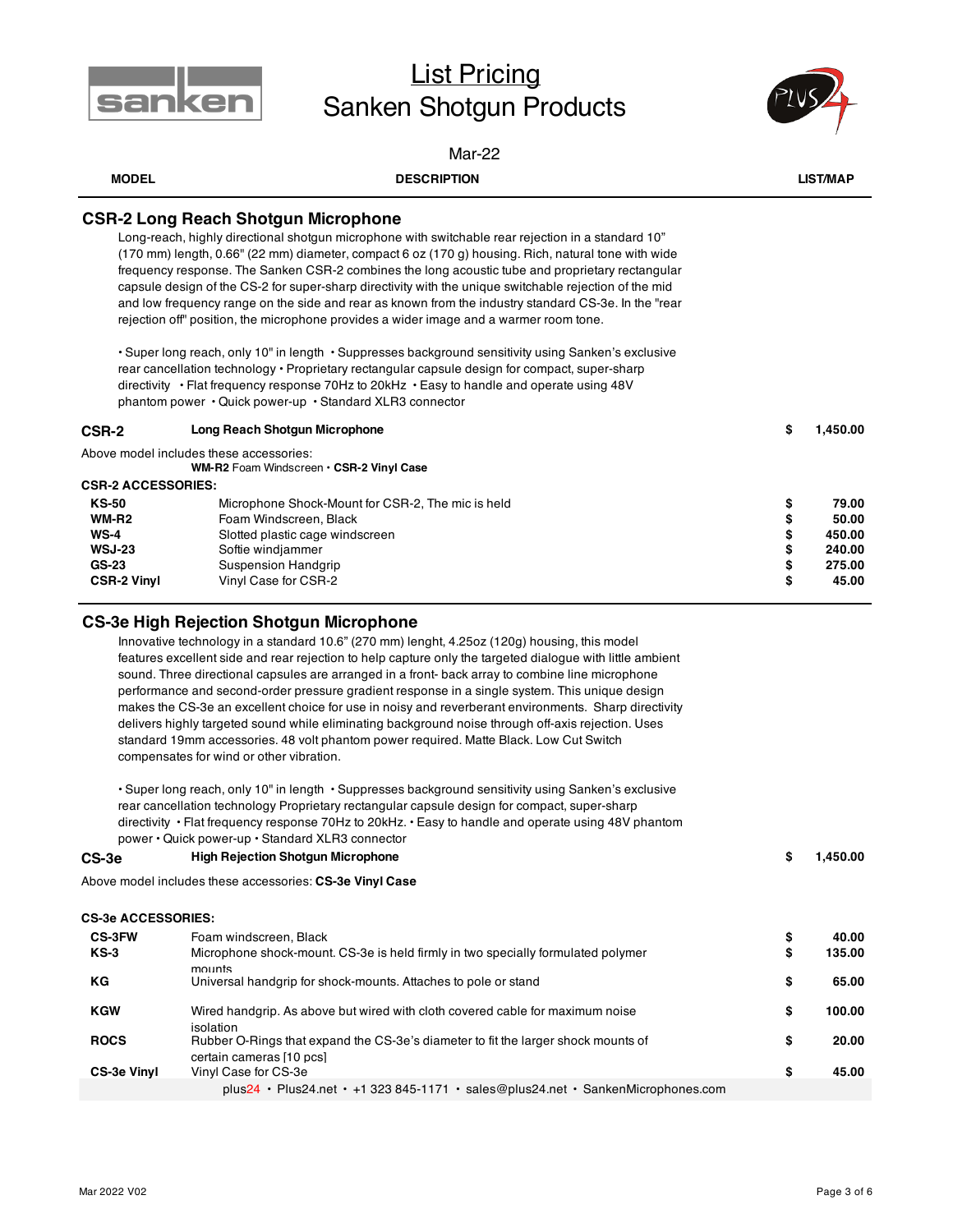



Mar-22

| <b>MODEL</b>                                                                       | <b>DESCRIPTION</b>                                                                                                                                                                                                                                                                                                                                                                                                 | LIST/MAP |                                        | LIST/MAP                                                         |
|------------------------------------------------------------------------------------|--------------------------------------------------------------------------------------------------------------------------------------------------------------------------------------------------------------------------------------------------------------------------------------------------------------------------------------------------------------------------------------------------------------------|----------|----------------------------------------|------------------------------------------------------------------|
|                                                                                    | <b>CSS-5 Selectable MONO/STEREO/WIDE Shotgun Microphone</b><br>Another Innovative product, this model features a five (5) capsule design to provide three modes of operation. This<br>unique design makes the CSS-5 a truly versatile choice. Choose between sharp mono directivity, directional stereo, or<br>a wide 140° pattern. Uses standard accessories. Dual 48 volt phantom power required. Matte Black.   |          |                                        |                                                                  |
|                                                                                    | • Unique 5 capsule design • Wide 100Hz-15kHz frequenzy response • Standard XLR5 connector                                                                                                                                                                                                                                                                                                                          |          |                                        |                                                                  |
|                                                                                    | <b>Modes: Mono</b> - For sharp shotgun directivity and excellent low frequency definition<br><b>Normal</b> - For precise directional hyper-cardioid focus with accurate stereo localization<br>Wide - Expanded 140 degree stereo image for cinematic ambiance and stereo sound effects                                                                                                                             |          |                                        |                                                                  |
| CSS-5                                                                              | Selectable MONO/STEREO/WIDE Shotgun Microphone                                                                                                                                                                                                                                                                                                                                                                     |          | \$                                     | 2,300.00                                                         |
| <b>CSS-5 ACCESSORIES:</b>                                                          | Above model includes these accessories: CSS-5 Vinyl Case                                                                                                                                                                                                                                                                                                                                                           |          |                                        |                                                                  |
| GS-5e<br>WSJ-5<br>WS-5e<br>WJ-5e<br>SC-532/0.3<br>SC-551/1.5<br><b>CSS-5 Vinyl</b> | Suspension with handgrip<br>Softie windjammer<br>Slotted plastic cage windscreen<br>Windjammer for WS-5e<br>5 pin XLRF to two 3 pin XLRM, 0.3m<br>5 pin XLRF to 5 pin XLRM, 1.5m<br>Vinyl case for CSS-5                                                                                                                                                                                                           |          | \$<br>\$<br>\$<br>\$<br>\$<br>\$<br>\$ | 275.00<br>170.00<br>490.00<br>340.00<br>75.00<br>100.00<br>45.00 |
| Matte Black.                                                                       | <b>CSS-50 Selectable MONO/STEREO/WIDE Short Shotgun Microphone</b><br>This affordable and light weight model features a five (3) capsule design to provide three modes of<br>operation. Choose between sharp mono directivity, directional stereo, or a wide 140° pattern all with<br>consistent sound characteristics. Uses standard accessories. Dual 48 volt phantom power required.                            |          |                                        |                                                                  |
|                                                                                    | · Unique (3) Capsule Design · Wide 100Hz-15kHz frequenzy response<br>• Standard XLR5 connector • Short 8.5 inches<br><b>Modes: Mono</b> - For sharp shotgun directivity and excellent low frequency definition<br><b>Normal</b> - For precise directional hyper-cardioid focus with accurate stereo localization<br><b>Wide</b> - Expanded 140 degree stereo image for cinematic ambiance and stereo sound effects |          |                                        |                                                                  |
| <b>CSS-50</b>                                                                      | Selectable Mono/Stereo/Wide Shotgun Microhone                                                                                                                                                                                                                                                                                                                                                                      |          | \$                                     | 1,795.00                                                         |
|                                                                                    | Above model includes these accessories: CSS-50 Vinyl Case. •. CSS-50 Urethane Wind Screen                                                                                                                                                                                                                                                                                                                          |          |                                        |                                                                  |
| <b>CSS-50 Accessories:</b>                                                         |                                                                                                                                                                                                                                                                                                                                                                                                                    |          |                                        |                                                                  |
| <b>KS-50</b><br>SC-532/0.3<br>$SC-551/1.5$<br>CSS-50 Vinvl                         | Microphone Shock-Mount for CSS-50, The mic is held<br>5 pin XLRF to two 3 pin XLRM, 0.3m<br>5 pin XLRF to 5 pin XLRM, 1.5m<br>Vinyl case for CSS-50                                                                                                                                                                                                                                                                |          | \$<br>\$<br>\$<br>\$                   | 79.00<br>75.00<br>100.00<br>45.00                                |

plus 24 • Plus 24.net • +1 323 845-1171 • sales@plus 24.net • Sanken Microphones.com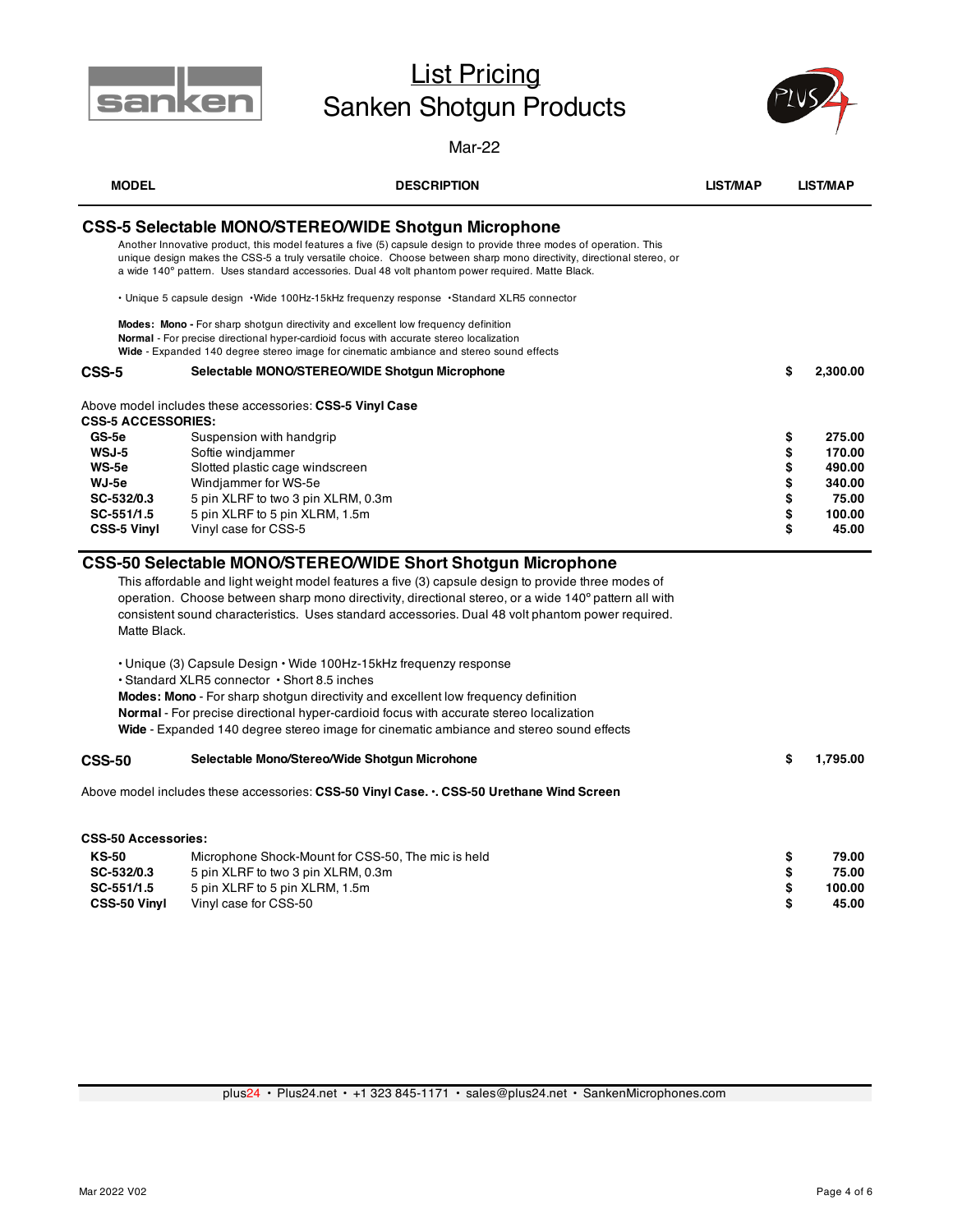



#### Mar-22

| <b>MODEL</b>                                                                 | <b>DESCRIPTION</b>                                                                                                                                                                                                                                                                                                                                                                                                                                                                                                     |                                        | LIST/MAP                                                         |
|------------------------------------------------------------------------------|------------------------------------------------------------------------------------------------------------------------------------------------------------------------------------------------------------------------------------------------------------------------------------------------------------------------------------------------------------------------------------------------------------------------------------------------------------------------------------------------------------------------|----------------------------------------|------------------------------------------------------------------|
| professionals.                                                               | <b>CMS-50 M-S (Mid-Side) Small Shotgun Microphone</b><br>CMS-50 is a 5.4" compact stereo condenser shotgun that weighs only 4.6oz. The mic is especially<br>suited to shoots where tight patterns and premium sound are the goal. It can be camera mounted<br>without interfering with even a short lens, yet still provide the quality of audio demanded by today's                                                                                                                                                   |                                        |                                                                  |
|                                                                              | • Unique Sanken lightweight design • Sharp directivity • M and S component outputs to compose<br>Stereo signal, conveninent for pre and post processing • High sound qualtity, suitable for ambient<br>recording such as Field Sports, Movies, Operas etc. • Beautiful Cardioid and Figure-8 patterns provide<br>smooth and coherent Stereo $\cdot$ Short 5.4" length, lightweight (less than 5oz) for easy operation $\cdot$ HPF<br>Switch to change low frequency characteristic . Wide 60Hz - 20kHz frequency range |                                        |                                                                  |
| <b>CMS-50</b>                                                                | M-S (Mid-Side) Stereo Shotgun Microphone                                                                                                                                                                                                                                                                                                                                                                                                                                                                               | \$                                     | 1,795.00                                                         |
|                                                                              | Above model includes these accessories: CMS-50 Vinyl Case . CMS-50 Urethane Windscreen                                                                                                                                                                                                                                                                                                                                                                                                                                 |                                        |                                                                  |
| <b>CMS-50 Accessories:</b>                                                   |                                                                                                                                                                                                                                                                                                                                                                                                                                                                                                                        |                                        |                                                                  |
| ΚG<br><b>GS-23</b><br>SC-532/0.3<br>$SC-551/1.5$<br>WS-M1<br>WJ-M1<br>WSJ-M1 | Hand grip<br>Suspension Handgrip<br>5 pin XLRF to two 3 pin XLRM, 0.3m<br>5 pin XLRF to 5 pin XLRM, 1.5m<br>Softie Cage, windscreen<br>Windjammer<br>Softie windjammer                                                                                                                                                                                                                                                                                                                                                 | \$<br>\$<br>\$<br>\$<br>\$<br>\$<br>\$ | 65.00<br>295.00<br>75.00<br>100.00<br>460.00<br>290.00<br>190.00 |
|                                                                              | <b>CMS-10 Camera Mount M-S Stereo Shotgun Microphone</b><br>Uses an M-S design to provide stereo or mono audio signals with superior frontal directionality and a<br>rejection of sounds from the sides and back. It is ideal for noisy shooting situations or reverberant<br>environments. The built-in Mono/Stereo switch allows output of a highly directional mono signal to                                                                                                                                       |                                        |                                                                  |
|                                                                              | both L/R channels or a L/R stereo signal. The supplied suspension camera-mount suppresses<br>vibrations from both camera and operator movement.                                                                                                                                                                                                                                                                                                                                                                        |                                        |                                                                  |
|                                                                              | · Mid-Side design · Switchable mono or left/right output · Matrix built in · Optimized pattern · Low<br>proximity effect • Compact size 8.3" (211mm), 6 oz (170g) • Attached 10" (.26m) cable with standard                                                                                                                                                                                                                                                                                                            |                                        |                                                                  |
| <b>CMS-10</b>                                                                | <b>M-S Stereo Shotgun Microphone</b>                                                                                                                                                                                                                                                                                                                                                                                                                                                                                   | \$                                     | 2,500.00                                                         |
|                                                                              | Above model includes these accessories: WSJ-10 Softie windjammer. • SH-10 Suspension mount                                                                                                                                                                                                                                                                                                                                                                                                                             |                                        |                                                                  |
| <b>CMS-10 Accessories:</b>                                                   |                                                                                                                                                                                                                                                                                                                                                                                                                                                                                                                        |                                        |                                                                  |
| <b>WSJ-10</b><br><b>SH-10</b><br>SC-532/0.3                                  | Softie windjammer<br>Suspension mount<br>5 pin XLRF to two 3 pin XLRM, 0.3m                                                                                                                                                                                                                                                                                                                                                                                                                                            | \$<br>\$<br>\$                         | 150.00<br>170.00<br>75.00                                        |